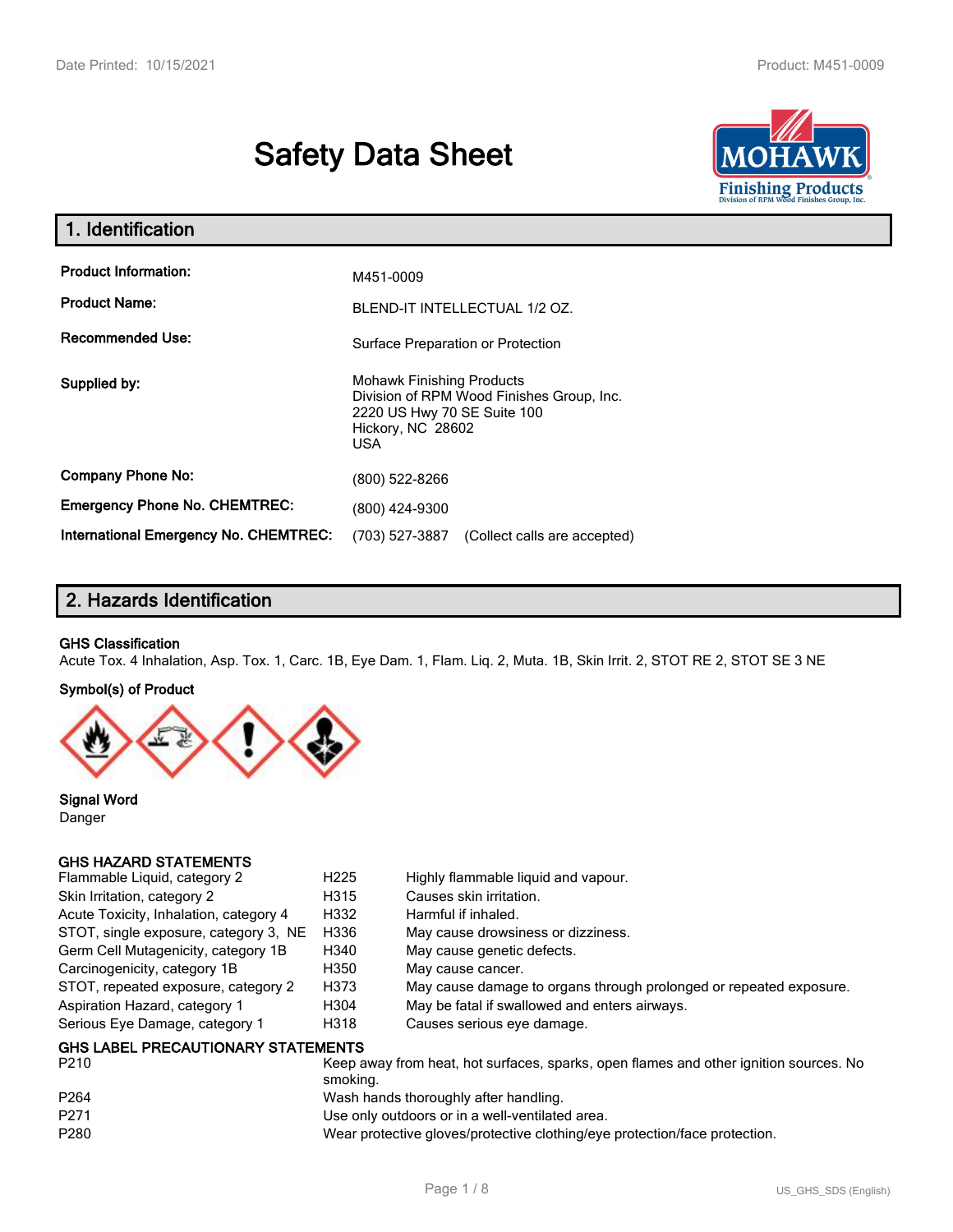| P331                                    | Do NOT induce vomiting.                                                                                                             |
|-----------------------------------------|-------------------------------------------------------------------------------------------------------------------------------------|
| P405                                    | Store locked up.                                                                                                                    |
| P302+P352                               | IF ON SKIN: Wash with plenty of soap and water.                                                                                     |
| P303+P361+P353                          | IF ON SKIN (or hair): Take off immediately all contaminated clothing. Rinse skin with<br>water/shower.                              |
| P305+P351+P338                          | IF IN EYES: Rinse cautiously with water for several minutes. Remove contact lenses, if<br>present and easy to do. Continue rinsing. |
| P362+P364                               | Take off contaminated clothing and wash it before reuse.                                                                            |
| P403+P233                               | Store in a well-ventilated place. Keep container tightly closed.                                                                    |
| P <sub>201</sub>                        | Obtain special instructions before use.                                                                                             |
| P260                                    | Do not breathe dust/fume/gas/mist/vapours/spray.                                                                                    |
| P304+P340                               | IF INHALED: Remove person to fresh air and keep comfortable for breathing.                                                          |
| P308+P313                               | IF exposed or concerned: Get medical advice/attention.                                                                              |
| P332+P313                               | If skin irritation occurs: Get medical advice/attention.                                                                            |
| P403+P235                               | Store in a well-ventilated place. Keep cool.                                                                                        |
| P301+P310                               | IF SWALLOWED: Immediately call a POISON CENTER or doctor/physician.                                                                 |
| <b>GHS SDS PRECAUTIONARY STATEMENTS</b> |                                                                                                                                     |
| P240                                    | Ground/bond container and receiving equipment.                                                                                      |
| P241                                    | Use explosion-proof electrical/ventilating/lighting/equipment.                                                                      |
| P242                                    | Use only non-sparking tools.                                                                                                        |
| P243                                    | Take precautionary measures against static discharge.                                                                               |

# **3. Composition/Information on ingredients**

| <b>Chemical Name</b>            | CAS-No.    | <u>Wt. %</u> | <b>GHS Symbols</b> | <b>GHS Statements</b>         |
|---------------------------------|------------|--------------|--------------------|-------------------------------|
| n-butyl acetate                 | 123-86-4   | $10 - 25$    | GHS02-GHS07        | H <sub>226</sub> -336         |
| petroleum distillate            | 64742-49-0 | $10 - 25$    | GHS08              | H304-340-350                  |
| pm acetate                      | 108-65-6   | $2.5 - 10$   | GHS02-GHS07        | H <sub>226</sub> -332         |
| titanium dioxide                | 13463-67-7 | $2.5 - 10$   | GHS08              | H <sub>351</sub>              |
| butanol                         | 71-36-3    | $2.5 - 10$   | GHS02-GHS05-       | H226-302-315-318-332-335-336  |
|                                 |            |              | GHS07              |                               |
| ethanol                         | 64-17-5    | $2.5 - 10$   | GHS02              | H <sub>225</sub>              |
| aliphatic petroleum distillates | 64742-47-8 | $2.5 - 10$   | GHS07-GHS08        | H304-332                      |
| carbon black                    | 1333-86-4  | $2.5 - 10$   | GHS02              | H <sub>251</sub>              |
| eep                             | 763-69-9   | $2.5 - 10$   | GHS06              | H331                          |
| toluene                         | 108-88-3   | $1.0 - 2.5$  | GHS02-GHS07-       | H225-304-315-332-336-373      |
|                                 |            |              | GHS08              |                               |
| m-xylene                        | 108-38-3   | $1.0 - 2.5$  | GHS02-GHS07        | H226-315-332                  |
| ethylbenzene                    | 100-41-4   | $0.1 - 1.0$  | GHS02-GHS07-       | H <sub>225</sub> -304-332-373 |
|                                 |            |              | GHS08              |                               |
| p-xylene                        | 106-42-3   | $0.1 - 1.0$  | GHS02-GHS07        | H226-315-332                  |

The exact percentage (concentration) of ingredients is being withheld as a trade secret.

The text for GHS Hazard Statements shown above (if any) is given in the "Other information" Section.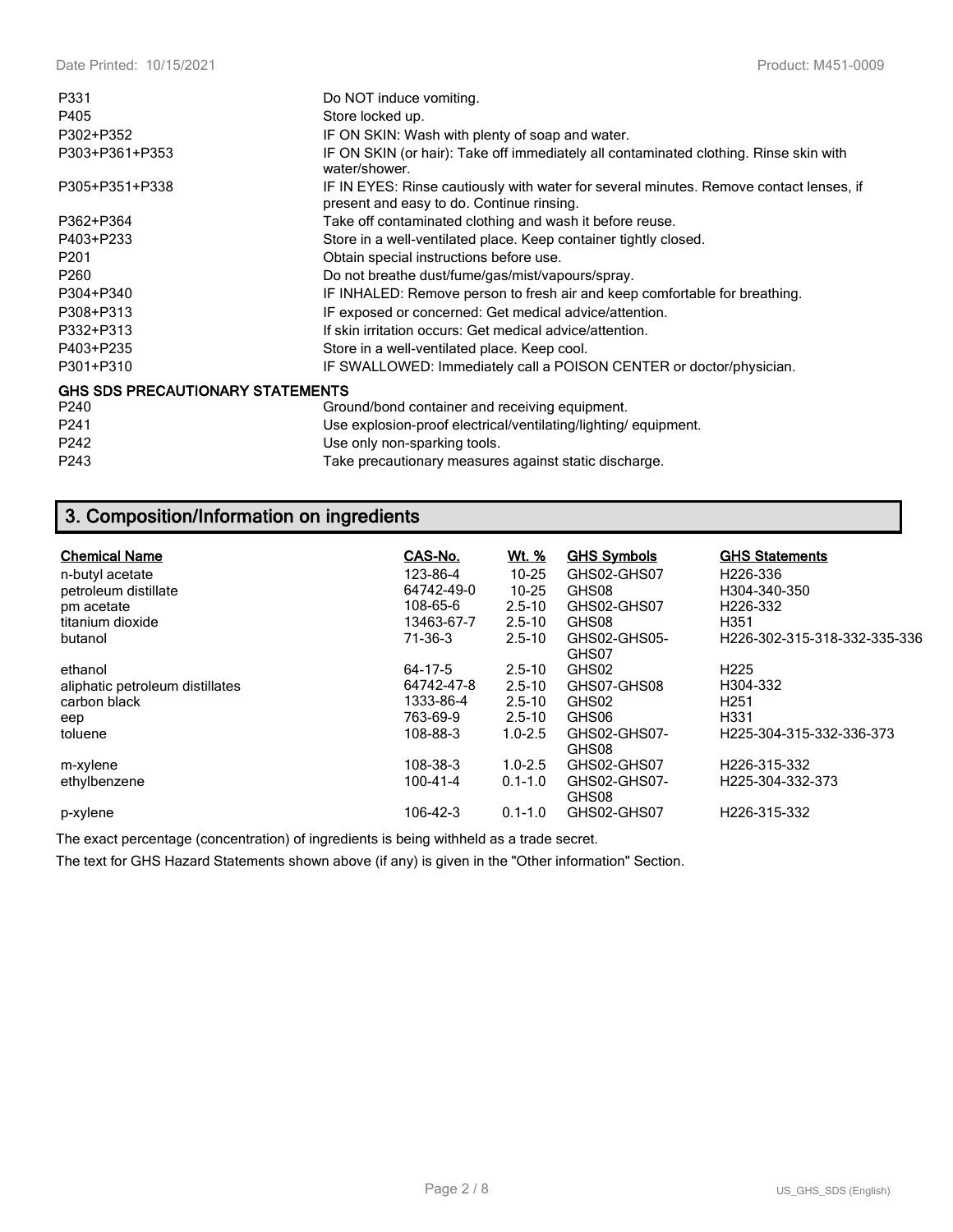# **4. First-aid Measures**



FIRST AID - EYE CONTACT: IF IN EYES: Rinse cautiously with water for several minutes. Remove contact lenses, if present and easy to do. Continue rinsing.

FIRST AID - SKIN CONTACT: IF ON SKIN: Wash with plenty of soap and water. IF ON SKIN (or hair): Take off immediately all contaminated clothing. Rinse skin with water/shower. Take off contaminated clothing and wash it before reuse. If skin irritation occurs: Get medical advice/attention.

FIRST AID - INGESTION: Do NOT induce vomiting. IF SWALLOWED: Immediately call a POISON CENTER or doctor/physician.

FIRST AID - INHALATION: IF INHALED: Remove person to fresh air and keep comfortable for breathing.

## **5. Fire-fighting Measures**

**SPECIAL FIREFIGHTING PROCEDURES:** Evacuate all persons from the fire area to a safe location. Move non-burning material, as feasible, to a safe location as soon as possible. Fire fighters should be protected from potential explosion hazards while extinguishing the fire. Wear self-contained breathing apparatus (SCBA) and full fire-fighting protective clothing. Thoroughly decontaminate all protective equipment after use. Containers of this material may build up pressure if exposed to heat (fire). Use water spray to cool fire-exposed containers. Use water spray to disperse vapors if a spill or leak has not ignited. DO NOT extinguish a fire resulting from the flow of flammable liquid until the flow of the liquid is effectively shut off. This precaution will help prevent the accumulation of an explosive vapor-air mixture after the initial fire is extinguished.

**FIREFIGHTING EQUIPMENT:** This is a NFPA/OSHA Class 1B or less flammable liquid. Follow NFPA30, Chapter 16 for fire protection and fire suppression. Use a dry chemical, carbon dioxide, or similar ABC fire extinguisher for incipeint fires. Water may be used to cool and prevent rupture of containers that are exposed to heat from fire.

#### **6. Accidental Release Measures**

#### **ENVIRONMENTAL MEASURES:** No Information

**STEPS TO BE TAKEN IN CASE MATERIAL IS RELEASED OR SPILLED:** Follow personal protective equipment recommendations found in Section VIII. Personal protective equipment needs must be evaluated based on information provided on this sheet and the special circumstances created by the spill including; the material spilled, the quantity of the spill, the area in which the spill occurred, and the training and the expertise of employees in the area responding to the spill. Never exceed any occupational exposure limits. Shut off ignition sources; including electrical equipment and flames. Do not allow smoking in the area. Do not allow the spilled product to enter public drainage system or open waterways.

#### **7. Handling and Storage**



**HANDLING:** Avoid inhalation and contact with eyes, skin, and clothing. Wash hands thoroughly after handling and before eating or drinking. In keeping with safe handling practices, avoid ignition sources (smoking, flames, pilot lights, electrical sparks); ground and bond containers when transferring the material to prevent static electricity sparks that could ignite vapor and use spark proof tools and explosion proof equipment. Empty containers may retain product residue or vapor. Do not pressurize, cut, weld, braze, solder, drill, grind, or expose container to heat, flame, sparks, static electricity, or other sources of ignition. Any of these actions can potentially cause an explosion that may lead to injury.

**STORAGE:** Keep containers closed when not in use. Store in cool well ventilated space away from incompatible materials.

## **8. Exposure Controls/Personal Protection**

| Ingredients with Occupational Exposure Limits |                      |                       |              |                         |  |  |
|-----------------------------------------------|----------------------|-----------------------|--------------|-------------------------|--|--|
| <b>Chemical Name</b>                          | <b>ACGIH TLV-TWA</b> | <b>ACGIH-TLV STEL</b> | OSHA PEL-TWA | <b>OSHA PEL-CEILING</b> |  |  |
| n-butyl acetate                               | 50 ppm               | $150$ ppm             | $150$ ppm    | N.D.                    |  |  |
| petroleum distillate                          | N.D.                 | N.D.                  | N.D.         | N.D.                    |  |  |
| pm acetate                                    | N.D.                 | N.D.                  | N.D.         | N.D.                    |  |  |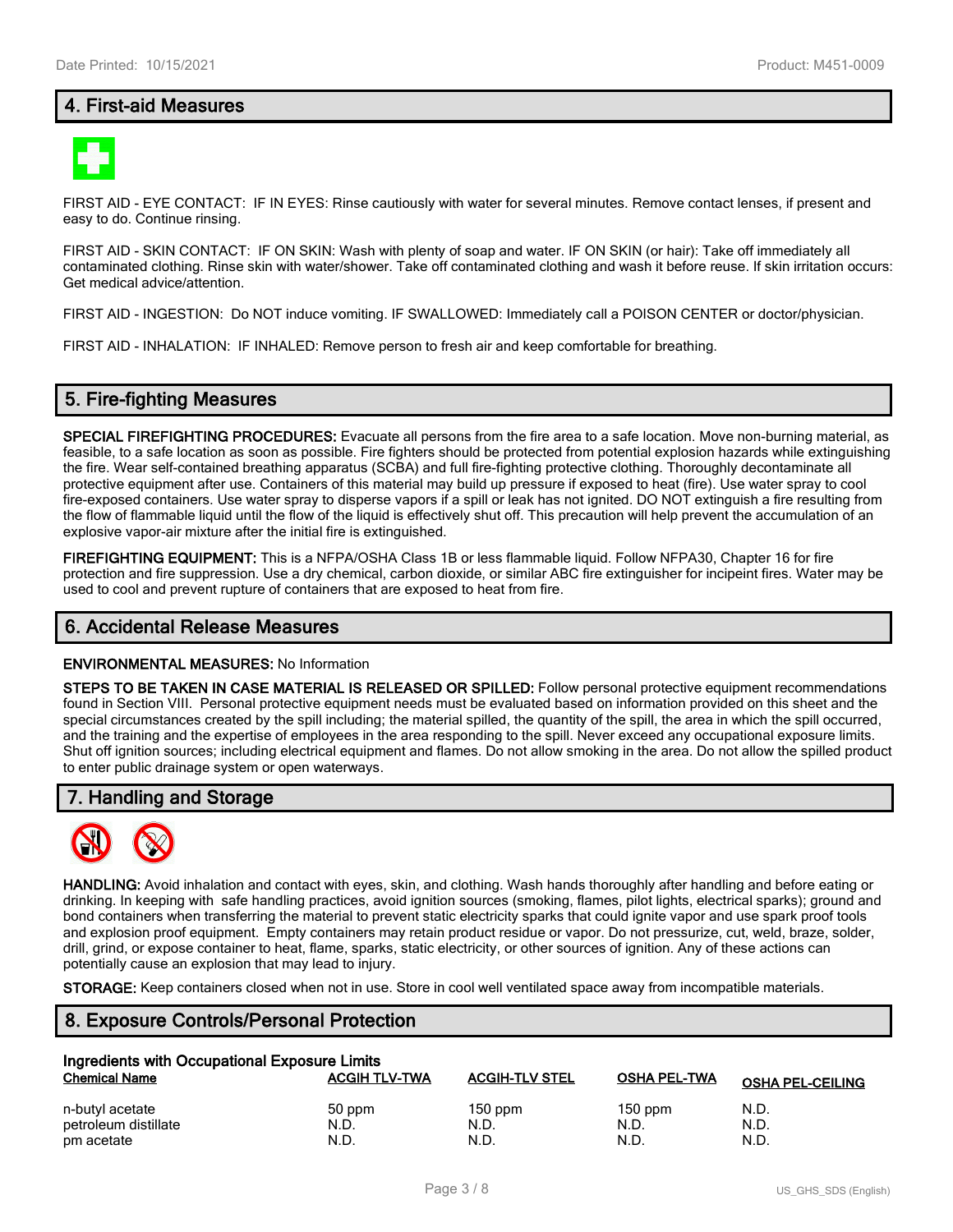| titanium dioxide                | 10 mg/m $3$      | N.D.       | $15 \text{ mg/m}$  | N.D.    |
|---------------------------------|------------------|------------|--------------------|---------|
| butanol                         | 20 ppm           | N.D.       | $100$ ppm          | N.D.    |
| ethanol                         | N.D.             | $1000$ ppm | $1000$ ppm         | N.D.    |
| aliphatic petroleum distillates | N.D.             | N.D.       | N.D.               | N.D.    |
| carbon black                    | $3 \text{ mg/m}$ | N.D.       | $3.5 \text{ mg/m}$ | N.D.    |
| eep                             | N.D.             | N.D.       | N.D.               | N.D.    |
| toluene                         | 20 ppm           | N.D.       | $200$ ppm          | 300 ppm |
| m-xylene                        | $100$ ppm        | $150$ ppm  | $100$ ppm          | N.D.    |
| ethylbenzene                    | 20 ppm           | N.D.       | $100$ ppm          | N.D.    |
| p-xylene                        | $100$ ppm        | $150$ ppm  | $100$ ppm          | N.D.    |
|                                 |                  |            |                    |         |

**Further Advice: MEL = Maximum Exposure Limit OES = Occupational Exposure Standard SUP = Supplier's Recommendation Sk = Skin Sensitizer N.E. = Not Established N.D. = Not Determined**

#### **Personal Protection**



**RESPIRATORY PROTECTION:** Use adequate engineering controls and ventilation to keep levels below recommended or statutory exposure limits. If exposure levels exceed limits use appropriate approved respiratory protection equipment.



**SKIN PROTECTION:** Wear chemical resistant footwear and clothing such as gloves, an apron or a whole body suit as appropriate.



**EYE PROTECTION:** Wear chemical-resistant glasses and/or goggles and a face shield when eye and face contact is possible due to splashing or spraying of material.



**OTHER PROTECTIVE EQUIPMENT:** No Information



**HYGIENIC PRACTICES:** It is good practice to avoid contact with the product and/or its vapors, mists or dust by using appropriate protective measures. Wash thoroughly after handling and before eating or drinking.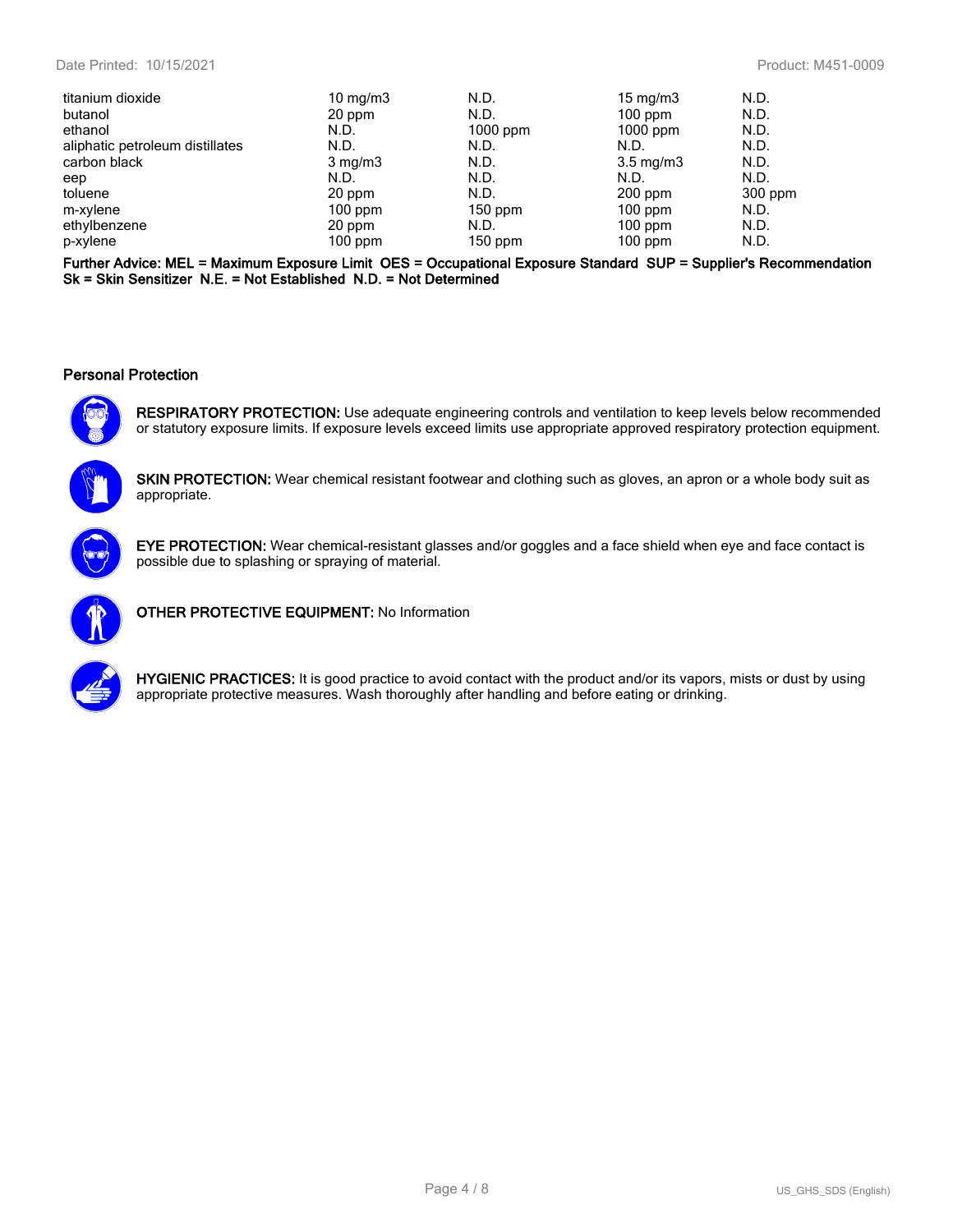**N.I. = No Information**

# **9. Physical and Chemical Properties**

| Appearance:                    | Colored Liquid                   | <b>Physical State:</b>                      | <b>LIQUID</b>  |
|--------------------------------|----------------------------------|---------------------------------------------|----------------|
| Odor:                          | <b>Strong Solvent</b>            | <b>Odor Threshold:</b>                      | Not determined |
| Density, g/cm3:                | 1.023                            | pH:                                         | Not determined |
| Freeze Point, °F:              | Not determined                   | Viscosity:                                  | Not determined |
| <b>Solubility in Water:</b>    | Not determined                   | Partition Coefficient, n-octanol/<br>water: | Not determined |
| Decomposition temperature, °F: | Not determined                   | <b>Explosive Limits, %:</b>                 | Not determined |
| Boiling Range, °F:             | $>$ 100 °F                       | Flash Point, °F:                            | $55^{\circ}$ F |
| Combustibility:                | <b>Supports Combustion</b>       | Auto-Ignition Temperature, °F:              | Not determined |
| <b>Evaporation Rate:</b>       | <b>Faster than Diethyl Ether</b> | Vapor Pressure, mmHg:                       | Not determined |
| <b>Vapor Density:</b>          | Not determined                   |                                             |                |

# **10. Stability and reactivity**

**STABILITY:** Stable under normal conditions.

**CONDITIONS TO AVOID:** Heat, flames and sparks.

**INCOMPATIBILITY:** Acids, Bases, Oxidizing agents

**HAZARDOUS DECOMPOSITION PRODUCTS:** Not determined.

## **11. Toxicological information**

**Practical Experiences**

**EMERGENCY OVERVIEW:** No Information

**EFFECT OF OVEREXPOSURE - EYE CONTACT:** No Information

**EFFECT OF OVEREXPOSURE - INGESTION:** No Information

**EFFECT OF OVEREXPOSURE - INHALATION:** No Information

**EFFECT OF OVEREXPOSURE - SKIN CONTACT:** No Information

**CARCINOGENICITY:** May cause cancer.

This product contains Titanium Dioxide, which is listed by IARC as possibly carcinogenic to humans (Group 2B). This listing is based on inadequate evidence of carcinogenicity in humans and sufficient evidence in experimental animals. This classification is relevant when exposed to titanium dioxide in dust or powder form only, including cured product that is subject to sanding, grinding, cutting, or other surface preparation activities.

#### **PRIMARY ROUTE(S) OF ENTRY:**

**Eye Contact, Skin Contact, Ingestion, Inhalation**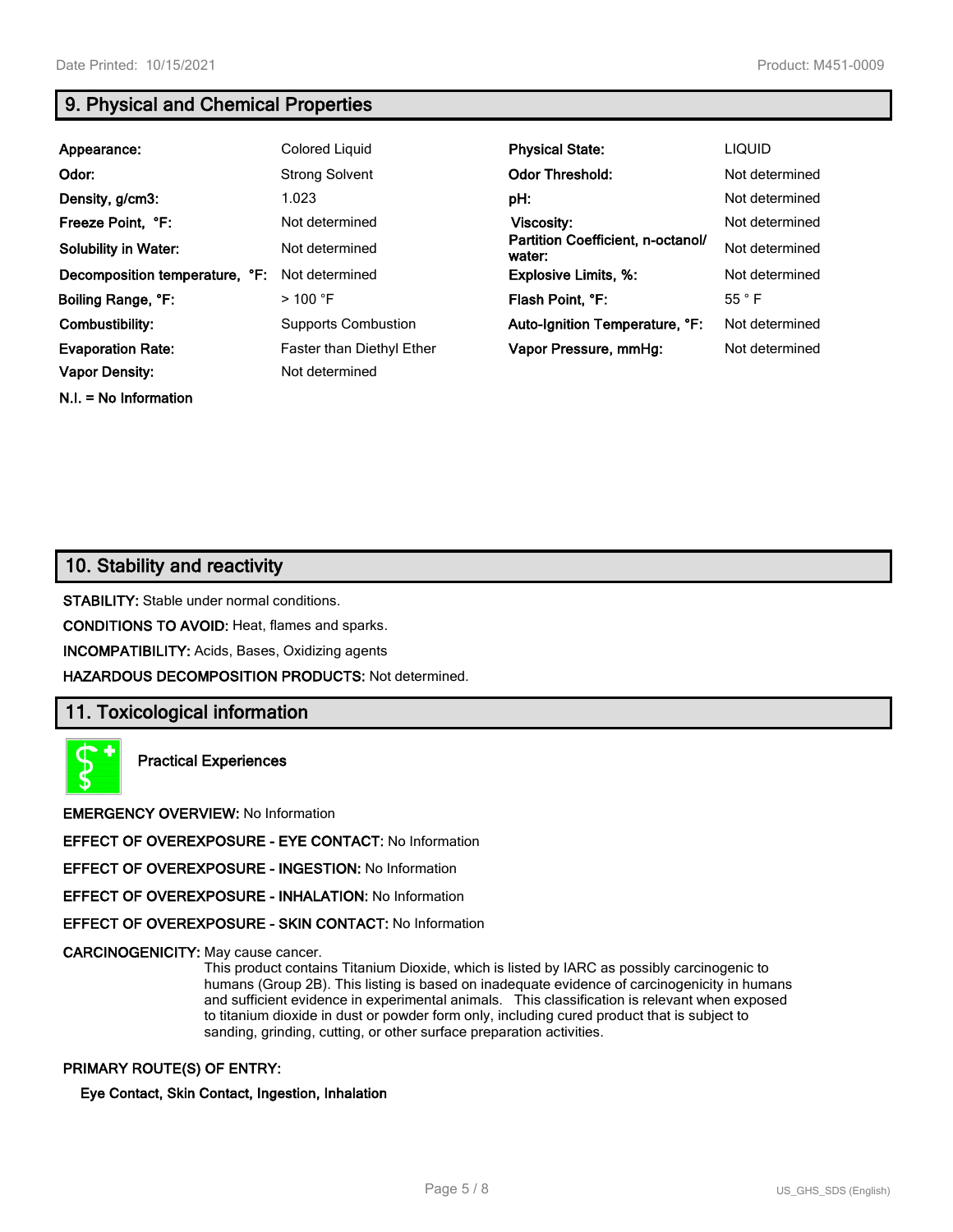#### **Acute Toxicity Values**

### **The acute effects of this product have not been tested. Data on individual components are tabulated below**

| CAS-No.<br>123-86-4 | <b>Chemical Name</b><br>n-butyl acetate | Oral LD50<br>14130 mg/kg Rat | Dermal LD50<br>>17600 mg/kg Rabbit 23.4 mg/l Rat | Vapor LC50      |
|---------------------|-----------------------------------------|------------------------------|--------------------------------------------------|-----------------|
| 64742-49-0          | petroleum distillate                    | >5000 mg/kg Rat              | >3160 mg/kg Rabbit                               | 54 mg/l Rat     |
| 108-65-6            | pm acetate                              | 8532 mg/kg Rat               | >5000 mg/kg Rabbit                               | $>20$ ma/L      |
| 13463-67-7          | titanium dioxide                        | >10000 mg/kg Rat             | >10000 mg/kg Rabbit >20 mg/l                     |                 |
| 71-36-3             | butanol                                 | 700 mg/kg Rat                | 3402 mg/kg Rabbit                                | 8000 mg/l Rat   |
| 64-17-5             | ethanol                                 | 7060 mg/kg Rat               | 15,800 mg/kg                                     | 124.7 mg/L Rat  |
| 64742-47-8          | aliphatic petroleum distillates         | >5000 mg/kg Rat              | >2000 mg/kg Rabbit                               | >13 mg/L Rat    |
| 1333-86-4           | carbon black                            | >5000 mg/kg Rat              | >3000 mg/kg Rabbit                               | $>20$ ma/l      |
| 763-69-9            | eep                                     | 3200 mg/kg Rat               | 4080 mg/kg Rabbit                                | $>20$ mg/l      |
| 108-88-3            | toluene                                 | 2600 mg/kg Rat               | 12000 mg/kg Rabbit                               | 12.5 mg/L Rat   |
| 108-38-3            | m-xylene                                | 5000 mg/kg Rat               | 6500 mg/kg Rabbit                                | $>$ 20 mg/l Rat |
| 100-41-4            | ethylbenzene                            | 3500 mg/kg Rat               | 15400 mg/kg Rabbit                               | 17.2 mg/L Rat   |
| 106-42-3            | p-xylene                                | 4029 mg/kg Rat               | >2000 mg/kg rabbit                               | >20 mg/l Rat    |

**N.I. = No Information**

# **12. Ecological information**

**ECOLOGICAL INFORMATION:** Ecological evaluation of this material has not been performed; however, do not allow the product to be released to the environment without governmental approval/permits.

# **13. Disposal Information**



**DISPOSAL METHOD:** Waste from this material may be a listed and/or characteristic hazardous waste. Dispose of material, contaminated absorbent, container and unused contents in accordance with local, state, and federal regulations.

**STEPS TO BE TAKEN IN CASE MATERIAL IS RELEASED OR SPILLED:** Follow personal protective equipment recommendations found in Section VIII. Personal protective equipment needs must be evaluated based on information provided on this sheet and the special circumstances created by the spill including; the material spilled, the quantity of the spill, the area in which the spill occurred, and the training and the expertise of employees in the area responding to the spill. Never exceed any occupational exposure limits. Shut off ignition sources; including electrical equipment and flames. Do not allow smoking in the area. Do not allow the spilled product to enter public drainage system or open waterways.

# **14. Transport Information**

#### **SPECIAL TRANSPORT PRECAUTIONS:** No Information

- **IATA:** ID8000, CONSUMER COMMODITY, 9
- **IMDG:** LIMITED QUANTITY UN1263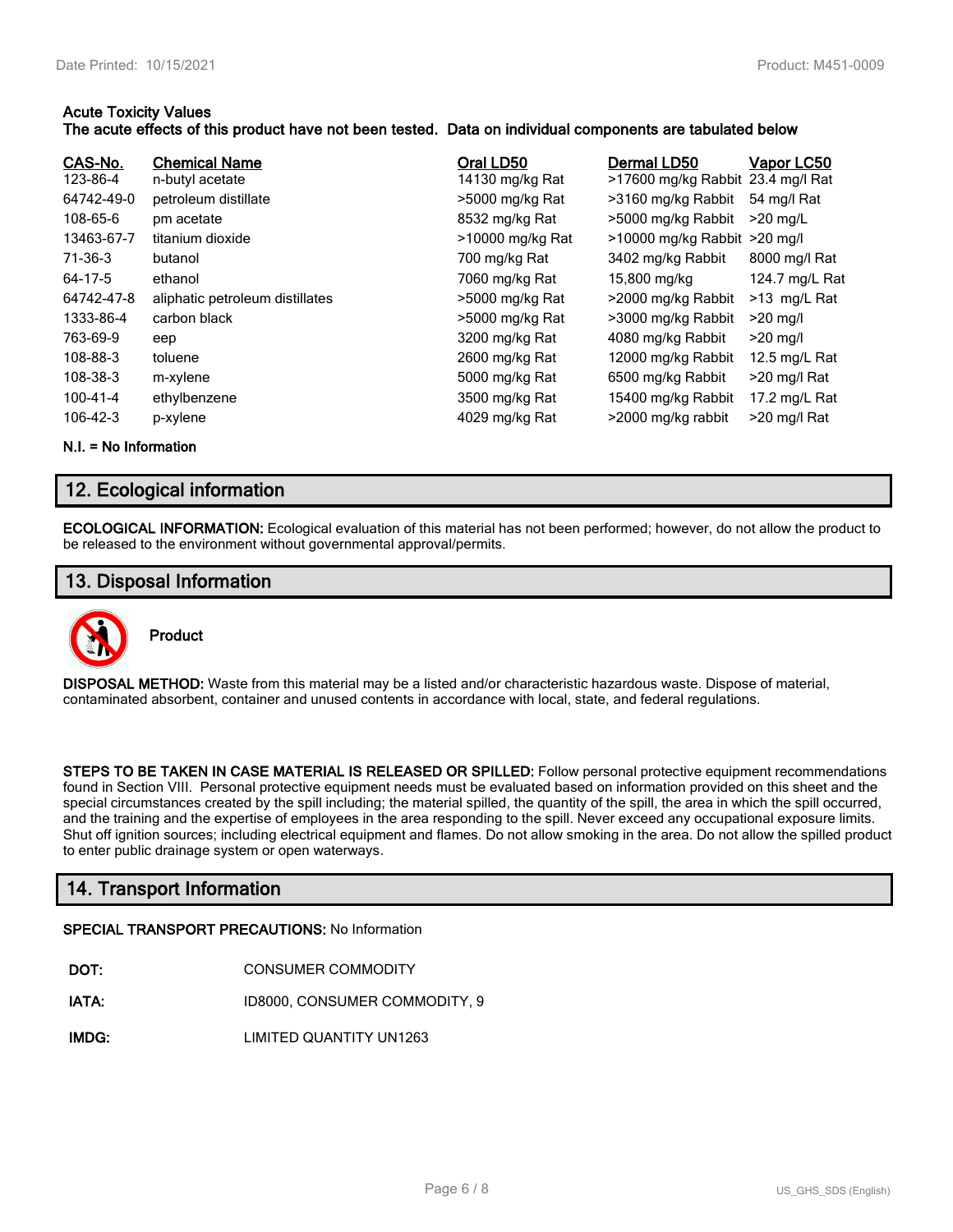# **15. Regulatory Information**

# **U.S. Federal Regulations:**

#### **CERCLA - SARA Hazard Category**

This product has been reviewed according to the EPA 'Hazard Categories' promulgated under Sections 311 and 312 of the Superfund Amendment and Reauthorization Act of 1986 (SARA Title III) and is considered, under applicable definitions, to meet the following categories:

Fire Hazard, Acute Health Hazard, Chronic Health Hazard

#### **SARA SECTION 313**

This product contains the following substances subject to the reporting requirements of Section 313 of Title III of the Superfund Amendment and Reauthorization Act of 1986 and 40 CFR part 372:

| <b>Chemical Name</b> | CAS-No.  | <u>Wt. %</u> |
|----------------------|----------|--------------|
| butanol              | 71-36-3  | 7.47         |
| toluene              | 108-88-3 | 1.94         |
| m-xylene             | 108-38-3 | 1.58         |

#### **TOXIC SUBSTANCES CONTROL ACT**

This product contains the following chemical substances subject to the reporting requirements of TSCA 12(B) if exported from the United States:

| <b>Chemical Name</b>         | CAS-No.  |
|------------------------------|----------|
| octamethylcyclotetrasiloxane | 556-67-2 |

# **U.S. State Regulations:**

#### **CALIFORNIA PROPOSITION 65**

WARNING: Cancer and Reproductive Harm - www.P65Warnings.ca.gov.

Titanium Dioxide, Cancer, 8.6449% Toluene, Reproductive Harm, 1.9402%

| 16. Other Information |           |  |
|-----------------------|-----------|--|
| Dovision Dota:        | 0/11/2021 |  |

| <b>Revision Date:</b>                                                                                                                                                                   |                        | 9/14/2021     |                              |                    | <b>Supersedes Date:</b> |                             | 7/22/2021 |
|-----------------------------------------------------------------------------------------------------------------------------------------------------------------------------------------|------------------------|---------------|------------------------------|--------------------|-------------------------|-----------------------------|-----------|
| Reason for revision:<br>Substance and/or Product Properties Changed in Section(s):<br>01 - Product Information<br>05 - Flammability Information<br>09 - Physical & Chemical Information |                        |               |                              |                    |                         |                             |           |
|                                                                                                                                                                                         | Datasheet produced by: |               | <b>Regulatory Department</b> |                    |                         |                             |           |
| <b>HMIS Ratings:</b>                                                                                                                                                                    |                        |               |                              |                    |                         |                             |           |
| Health:                                                                                                                                                                                 |                        | Flammability: |                              | <b>Reactivity:</b> |                         | <b>Personal Protection:</b> |           |
|                                                                                                                                                                                         |                        |               |                              |                    |                         |                             |           |

#### **Volatile Organic Compounds, gr/ltr:** 611

#### **Text for GHS Hazard Statements shown in Section 3 describing each ingredient:**

| H <sub>225</sub> | Highly flammable liquid and vapour.           |
|------------------|-----------------------------------------------|
| H <sub>226</sub> | Flammable liquid and vapour.                  |
| H <sub>251</sub> | Self-heating: may catch fire.                 |
| H302             | Harmful if swallowed.                         |
| H304             | May be fatal if swallowed and enters airways. |